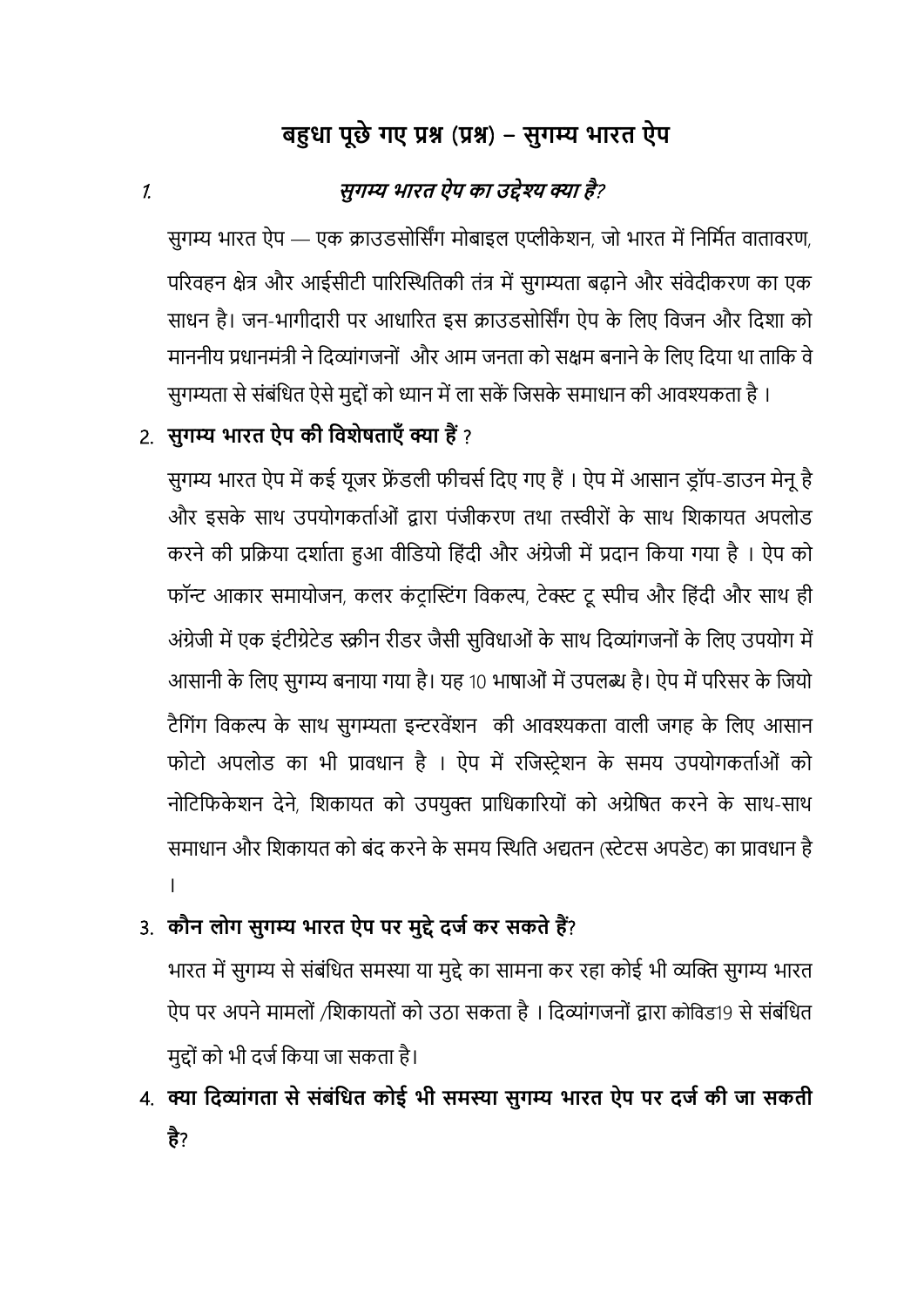जी नही ं। सुगम्य भारत ऐप पर के वल भवनों, पररवहन प्रणाली और आईसीटी (वेबसाइटोंऔर टीवी देखने) से संबंधित सुगम्यता से संबंधित मुद्दे दर्ज किए जा सकते हैं। इसके अलावा कोविड से संबंधित महामारी के मुद्दों के कारण एक विशेष सुविधा के रूप में भी केवल दिव्यांगजनों द्वारा कोर्वड19 सेसंबंर्धत मुद्ोंको भी दजिर्कया जा सकता है।

## 5. **क्या फोटो अपलोड करना अवनिार्ज है**?

नहीं। फोटो अपलोड करना अनिवार्य नहीं है। हालांकि, इस मुद्दे को बेहतर तरीके से समझने के र्लए इसकी र्सफाररश की जाती है। यह भी सलाह दी जाती हैर्क उपयुक्त प्रार्धकारी द्वारा निराकरण किए जा रहे मुद्दे की बेहतर समझ के लिए उपयोगकर्ता उठाये जा रहे मुद्दे के लिए इस सुविधा को जियोटैग करे तथा मुद्दे का स्पष्ट विवरण प्रदान करे ।

## 6. **क्या दृविबावधतो ां के उपर्ोग के वलए मोबाइल ऐप सुगम्य है**?

हाँ। मोबाइल ऐप को सुगम्य बनाया गया है और इसका उपयोग दृष्टिबाधित लोग आसानी से कर सकते हैं। यह इस तथ्य के कारण है, कि सुगम्य भारत ऐप में टेक्स्ट टू स्पीच, फॉन्ट साइज एडजस्टमेंट, कलर कंट्रास्ट ऑप्शन आदि जैसी विशेषताओं को शामिल किया गया है।

## 7. **क्या र्ह मोबाइल ऐप सुगम्य है**? **इसकी सुगम्यता की विशेषताएां क्या हैं**?

हाँ, ऐप को फॉन्ट आकार समायोजन, कलर कंट्रास्टिंग विकल्प, टेक्स्ट टू स्पीच और हिंदी और अंग्रेजी में एक इंटीग्रेटेड स्क्रीन रीडर जैसी सुविधाओं के साथ दिव्यांगजनों के लिए उपयोग में आसानी के र्लए सुगम्य बनाया गया है।

# 8. **दर्ज वकर्े गए मुद्दोां के समाधान के वलए िाांवछत कार्ज वकसके द्वारा वकर्ा र्ार्ेगा**?

डीईपीडब्ल्यूडी ने दिव्यांगों को उनकी सुगम्यता से संबंधित मुद्दों को दर्ज करने के लिए सशक्त बनाने हेतु सुगम्य भारत ऐप को एक उपकरण (टूल) बनाया है, जिसके तहत मुद्दों को डीईपीडब्ल्यूडी की सुगम्य भारत ऐप पीएमयू टीम द्वारा केंद्र/राज्य/संघ राज्य क्षेत्र/जिला सरकारों मेंउपयुक्त प्रार्धकरणों को भेजा जाएगा, जो समस्या के समाधान के र्लए आवश्यक कारिवाई करनेके र्लए र्जम्मेदार होंगे।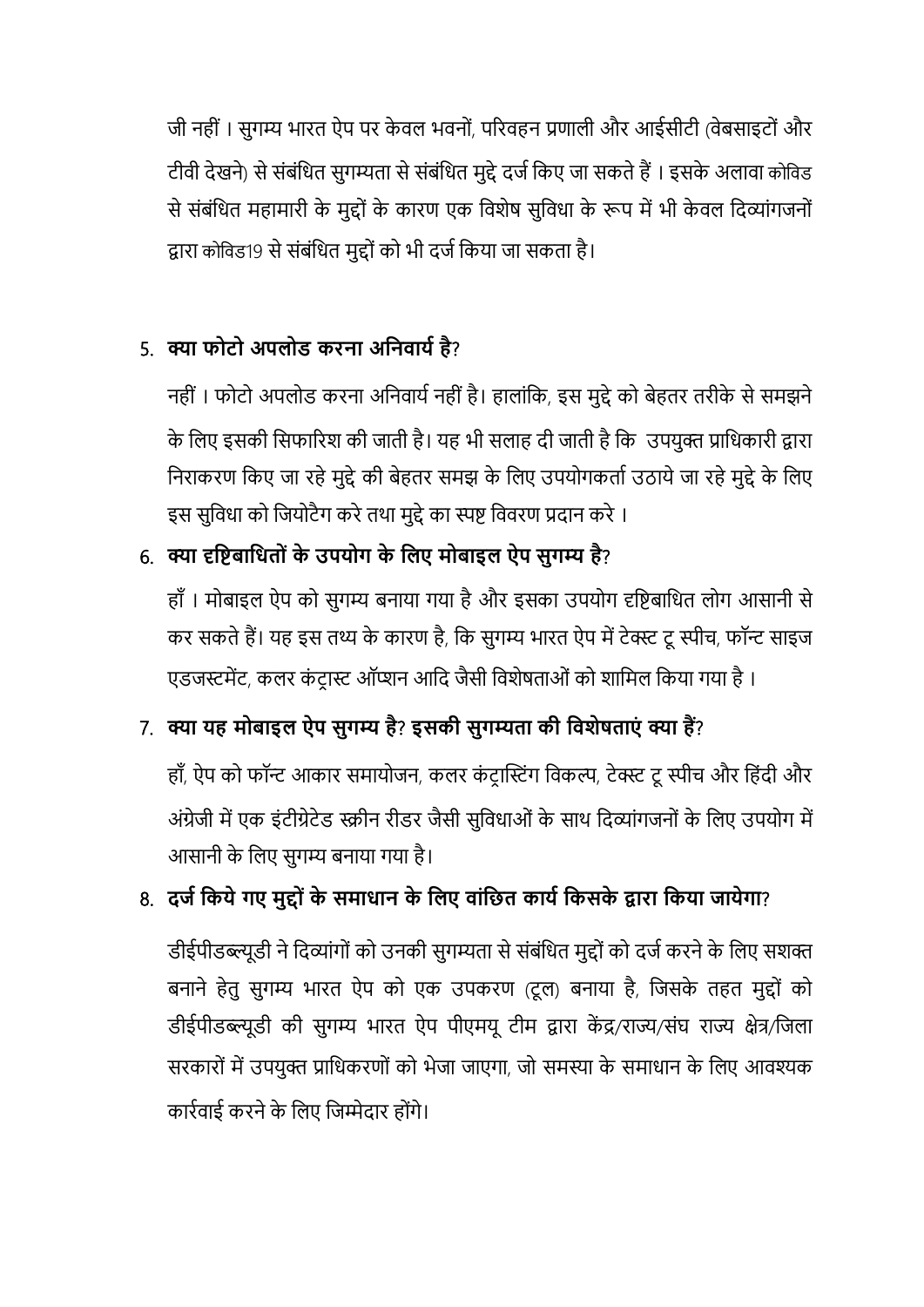# 9. **क्या उपर्ोगकताजओां के वलए** '**सुगम्य भारत ऐप का उपर्ोग कै से करें**' **सीखने के वलए कोई मॉड्यूल तैर्ार वकर्ा गर्ा है**?

जी हाँ। अंग्रेजी और हिंदी में ऐप का उपयोग करने की प्रक्रिया को समझाते हुए एक वॉकथ्र वीर्डयो <https://www.youtube.com/channel/UCU589RvbLvA7ZbJh3bKNtJw> पर देखा जा सकता है। उपयोगकर्ता इस लर्निंग वीडियो को मोबाइल ऐप में भी देख सकते हैं। प्रदर्शन वीडियो में सांकेतिक भाषा की व्याख्या भी दी गई है।

### 10. **क्या मोबाइल ऐप वनिःशुल्क है**?

जी हाँ। मोबाइल ऐप उपयोगकर्ताओं के लिए बिल्कुल निःशुल्क है।

### 11. **क्या आई ओ एस** ( IoS )**उपर्ोगकताजओां के वलए मोबाइल ऐप उपलब्ध है**?

जी हााँ। **आई ओ एस** ( IoS ) आधाररत ऐप [https://apps.apple.com/in/app/sugamya-](https://apps.apple.com/in/app/sugamya-bharat-app/id1545729465)

[bharat-app/id1545729465](https://apps.apple.com/in/app/sugamya-bharat-app/id1545729465) पर डाउनलोड किया जा सकता है। एंडॉइड संस्करण

[https://play.google.com/store/apps/details?id=com.geostat.sugamyabharatM](https://play.google.com/store/apps/details?id=com.geostat.sugamyabharatMOH&hl=en_IN&gl=US)

[OH&hl=en\\_IN&gl=US](https://play.google.com/store/apps/details?id=com.geostat.sugamyabharatMOH&hl=en_IN&gl=US) पर डाउनलोड र्कया जा सकता है।

# 12. **क्या असुगम्यता की तस्वीरें गैलरी से अपलोड की र्ा सकती हैं र्ा वकसी को उस स्थान पर ही होना चावहए**?

उपयोगकर्ता को फोटो अपलोड करने के दोनों विकल्प उपलब्ध कराए गए हैं। उपयोगकर्ता गैलरी से सीधे फोटो अपलोड कर सकते हैं या सुगम्य भारत ऐप का इस्तेमाल कर (स्थान) लोके शन पर र्पक्चर लेसकतेहैं।

### 13. **क्या कोई ऐप में सुगम्यता सम्बन्धी वदशावनदेशो ां का सांदभज प्राप्त सकता है**?

हां, र्दव्ांगजन अर्धकार (आरपीडब्ल्यूडी) अर्धर्नयम, 2016 के तहत अर्धसूर्चत र्दशा-र्नदेश 'र्दशार्नदेश और पररपत्र' के तहत अपलोड र्कए गए हैं।

14. **क्या कोई ऐप पर सुगम्यता के बारे में भी र्ान सकता है वक सही सुविधा क्या होनी चावहए**?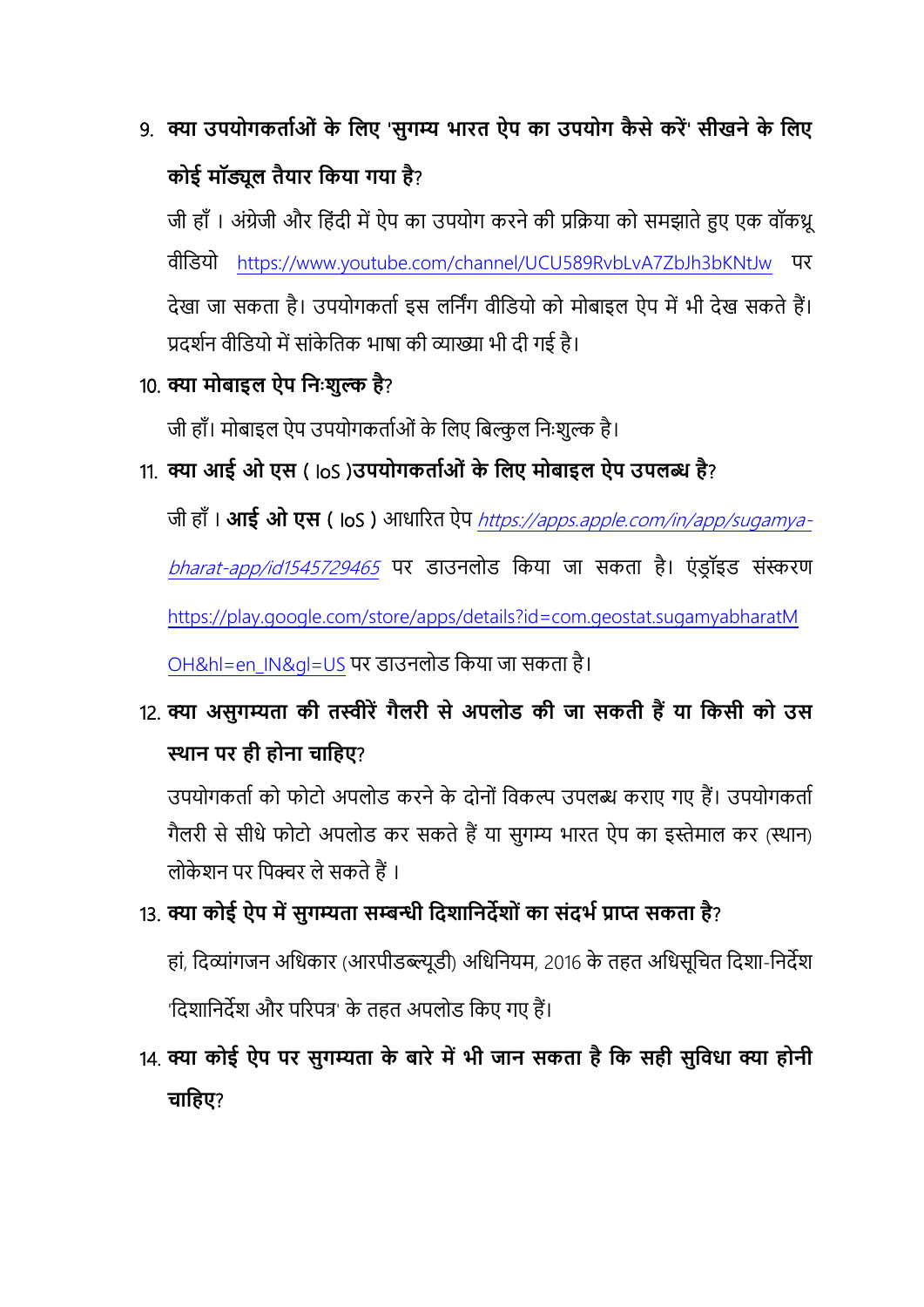हाँ। शिकायत फॉर्म में ही ' क्या आप जानते हैं?' पॉप-अप फीचर डाल कर सुगम्यता के बारे में ऐप उपयोगकर्ताओं को शिक्षित करके उन्हें संवेदीकृत करने का प्रावधान किया गया है। ऐप पर संबंर्धत मंत्रालयों/र्वभागों द्वारा जारी र्कए गए सुगम्यता से संबंर्धत आर्धकाररक अधिसूचित दिशा-निर्देशों को भी लोड किया गया है। इसके अलावा, ऐप उपयोगकर्ता 10 बुर्नयादी सुगम्यता सुर्वधाओं के बारेमेंजाननेके र्लए 'र्डपाटिमेंट अपडेट' सेक्शन के तहत अपलोड किये गए एक गाइड बुक 'एक्सेस - द फोटो डाइजेस्ट' का भी संदर्भ ले सकता है।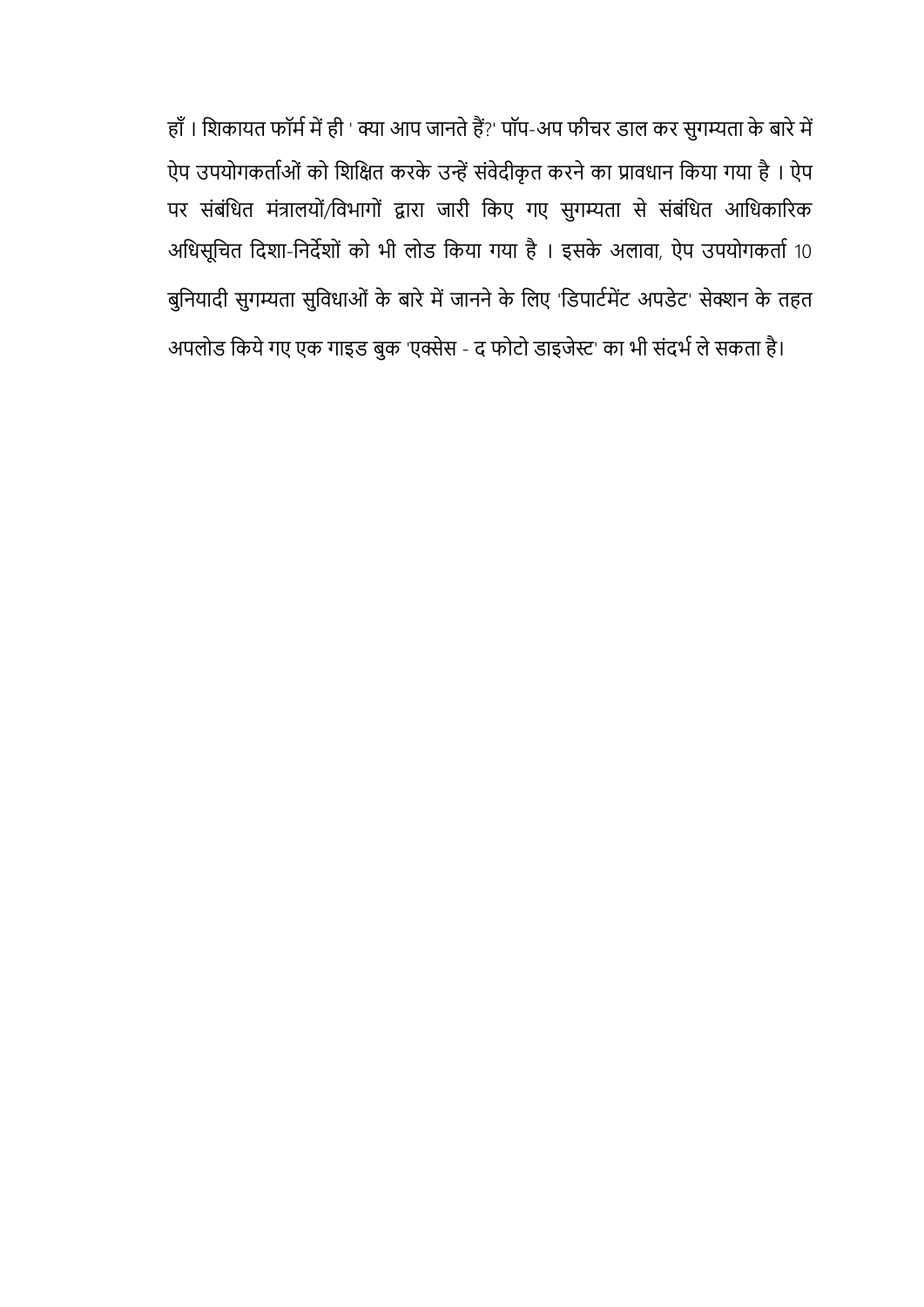### **Frequently Asked Questions (FAQs) – Sugamya Bharat App**

#### *1. What is the objective of Sugamya Bharat App?*

Sugamya Bharat APP — a Crowdsourcing Mobile Application is a means for sensitising and enhancing accessibility in the built environment, transportation sector and ICT ecosystem in India. The vision and direction for this crowdsourcing App based on Jan-Bhagidari was given by Hon'ble Prime Minister for improving accessibility in our country with an objective of enabling Divyangjan and general public to bring to notice accessibility-related issues that require redressal

#### **2. What are the features of Sugamya Bharat App?**

The Sugamya Bharat App has been provided with several user-friendly features. The App has easy drop-down menus and is provided with videos in Hindi and English demonstrating the process of registration and uploading complaints with photographs by the users. The App is made accessible for ease of use for persons with disabilities with features such as font size adjustment, colour contrasting option, text to speech, and having an integrated screen reader in Hindi and English. It is available in 10 languages. The App also has provision of easy photo uploads with geotagging option of the premise where accessibility intervention is required. The App has provision for providing notifications to the users at the time of registration, forwarding of the complaint to the appropriate authorities, status updates as well as at the time of resolution and closure of the complaint.

#### **3. Who all can register issue at Sugamya Bharat App?**

Any person facing difficulty or issue related to accessibility in India can raise their concerns/grievances on the Sugamya Bharat App. Issues related to COVID19 can also be registered by Persons with Disabilities.

- **4. Can any issue related to disability be registered at Sugamya Bharat App?** No. Only accessibility related issues pertaining to Buildings, Transportation System and ICT (websites and TV viewing) can be registered at Sugamya Bharat App. In addition to this, as a special feature owing to the pandemic issues related to COVID19 can also be registered only by Persons with Disabilities.
- **5. Is it mandatory to upload photographs?**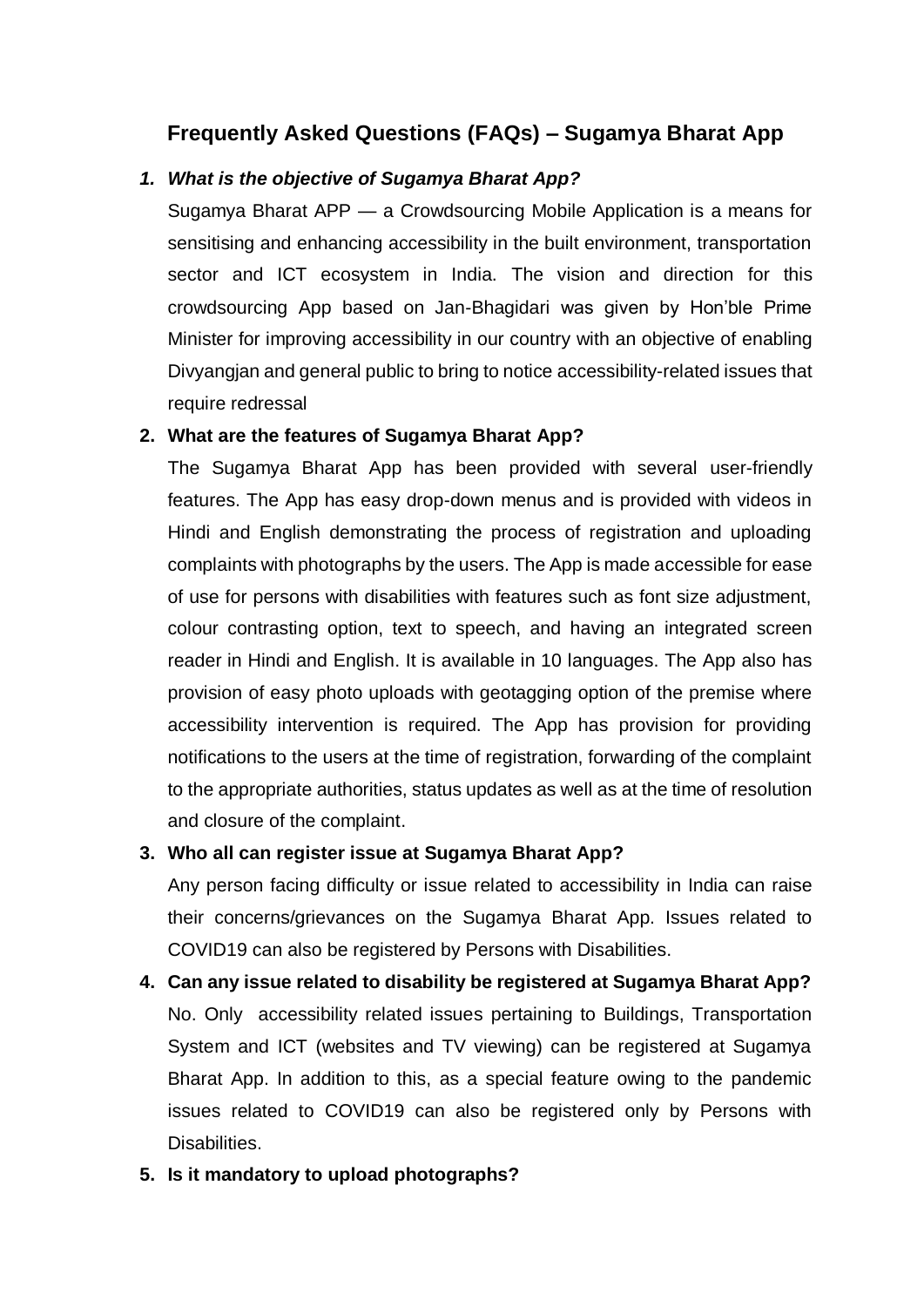No. It is not mandatory to upload photographs. However, the same is recommended for understanding the issue better. It is also advised that user may geotag the facility and provide a clear description of the issue for better appreciation and understanding of the concern being raised while addressed by the Appropriate Authority.

#### **6. Is the Mobile App made accessible for the use of visually impaired?**

Yes. The mobile app is made accessible and can be easily used by Visually impaired people. This is on account of the fact that features such as text to speech. font size adjustment, colour contrast option etc. have been included in the Sugamya Bharat App.

## **7. Is this Mobile App accessible? What are its features of accessibility?** Yes, the App is made accessible for ease of use for persons with disabilities with features such as font size adjustment, color contrasting option, text to speech, and having an integrated screen reader in Hindi and English

# **8. Who will be carrying out the desired work for resolving registered issues?**

DEPwD has made Sugamya Bharat App as a tool to empower PwDs to register their accessibility related issues under which the issues will be forwarded by Sugamya Bharat App PMU team of DEPwD to Appropriate Authorities across Central/State/UT/District governments, who shall be responsible for taking necessary action for resolving the issue.

### **9. Is there any module prepared for the users to learn 'How to use the Sugamya Bharat App'?**

Yes. A walkthrough video explaining the process of using the App in English and Hindi can be watched at [https://www.youtube.com/channel/UCU589RvbLvA7ZbJh3bKNtJw.](https://www.youtube.com/channel/UCU589RvbLvA7ZbJh3bKNtJw) The users can also watch this learning video in the mobile app itself. The demonstration video also has sign language interpretation.

#### **10.Is the mobile app free?**

Yes. The Mobile App is absolutely free for the users.

#### **11.Is the mobile app available for IoS users?**

| Yes.                                                           | The T | loS     | based | app | can | be | downloaded | at  |
|----------------------------------------------------------------|-------|---------|-------|-----|-----|----|------------|-----|
| https://apps.apple.com/in/app/sugamya-bharat-app/id1545729465. |       |         |       |     |     |    |            | The |
| android                                                        |       | version | can   |     | be  |    | downloaded | at  |